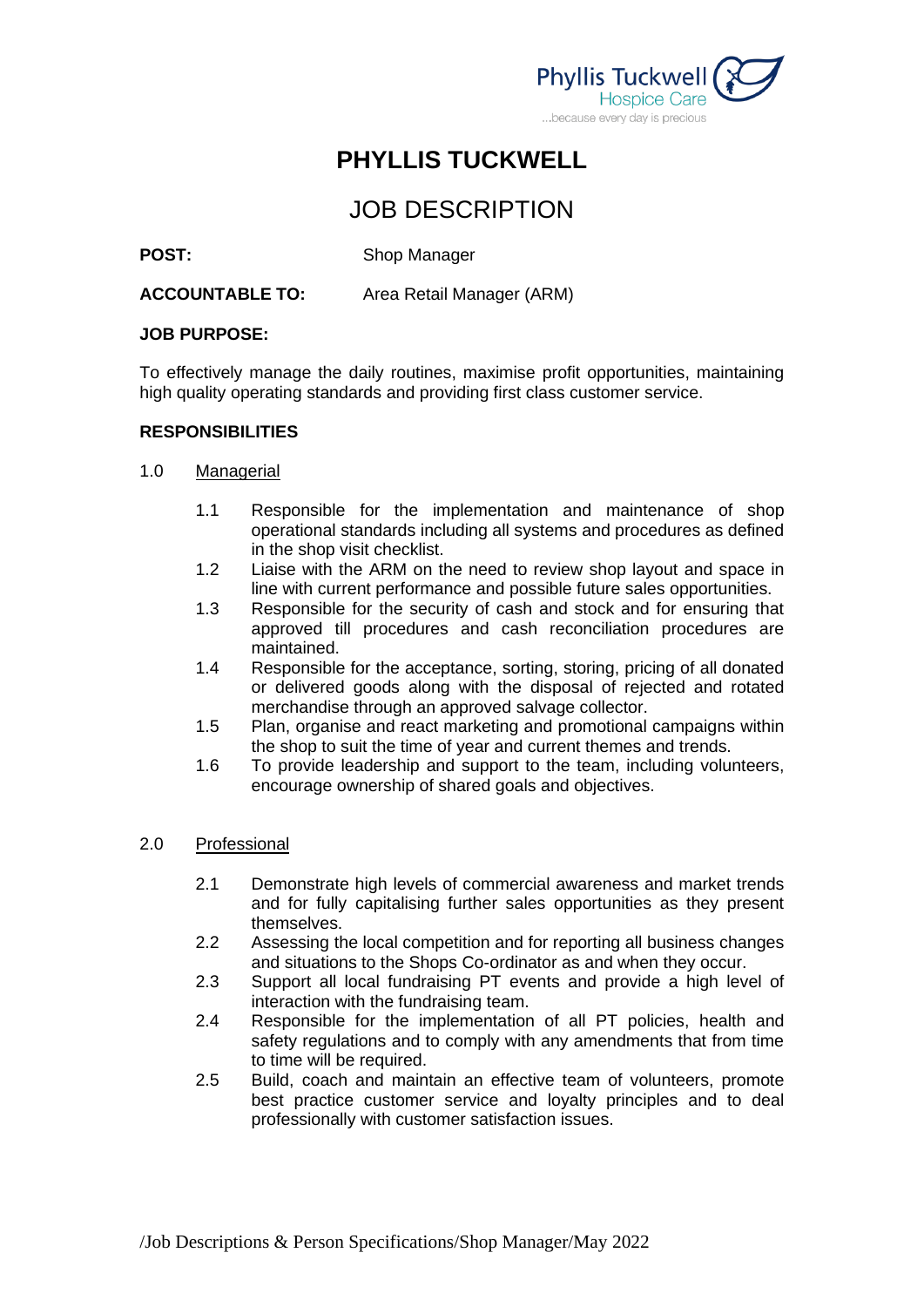

#### 3. Training and Development

- *a)* Team:
- 3.1 Schedule an effective team to meet the needs of the business taking into account the volunteers individual strengths and weaknesses and any training that may be necessary to ensure that competences are met.
- 3.2 Provide a forum for open discussion which encourages two-way communication along with an open management style in which trust and fairness is consistently applied
- b) Self:
- 3.3 Attend all PT management, training and development meetings either at the hospice or elsewhere.
- 3.4 Through the appraisal system, highlight areas and concerns that need to be rectified to cover any skills shortfalls.

**This job description is current and subject to yearly review in consultation with the job holder. It is liable to reflect and anticipate necessary changes to support the hospice strategy**

**This job description is underpinned by the Phyllis Tuckwell Hospice philosophy, culture and core values which actively embrace diversity and inclusion and promotes total team spirit.**